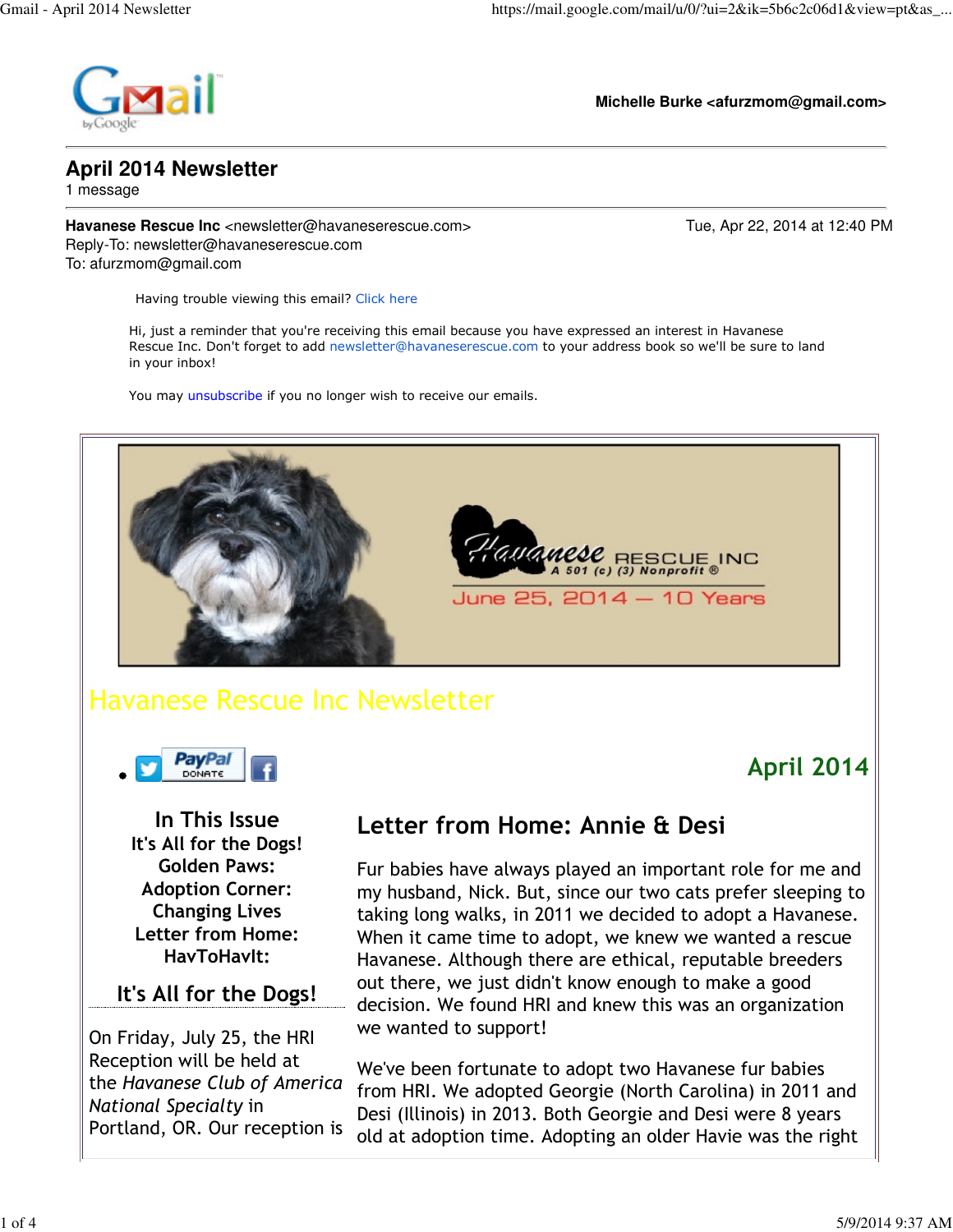a great time to get together with friends while raising funds for our Havs in need of rescue.

You can visit our Pinterest Board to see some of the incredible items already donated for the raffles and live auction that will be held that night.

Interested in bidding for an auction item? Email: auction@havaneserescue.com

If you're attending the Specialty, you'll definitely want to get to the HRI Reception. Even if you're not in Portland, you can be a part of things by donating an item to this very important fundraiser. Contact us at auction@havaneserescue.com.

Our Havs thank you!

#### Golden Paws

HRI has created the Golden Paws Program to provide for long-term foster care for any dog in our care whose advanced age and/or health or behavior issues make it difficult to find an appropriate adoptive home. For more information please visit our Golden Paws page.

### Adoption Corner

As we neared the deadline for the April Newsletter, we found ourselves in a strange - yet nice conundrum. There were no dogs we could feature, as each Hav in HRI's

thing to do for us. We felt strongly that even if our time with our babies would be shorter, they deserved a great home with lots of love (and lots of toys)!

After the tragic loss of Georgie in late 2013, we knew we wanted another Havie and that was when Desi came to us. Desi was adopted on Christmas Eve near Chicago, IL. It just happened to be the same day that I was discharged from a hospital in Chicago after having a stem cell transplant.

Now in my fourth month of recovery at home in Minnesota, Desi continues to be my enthusiastic coach. Georgie had been the perfect match for our furry little family -- but I have to say that HRI has done it again! Desi is a wonderful fit. He knows that he is home with Mom and Dad fur-ever!



**HavToHavIt** General Store

Our new Havanese items are not just for Christmas anymore! While you may choose to keep them under wraps until the holiday season, we think they are just too cute to keep in a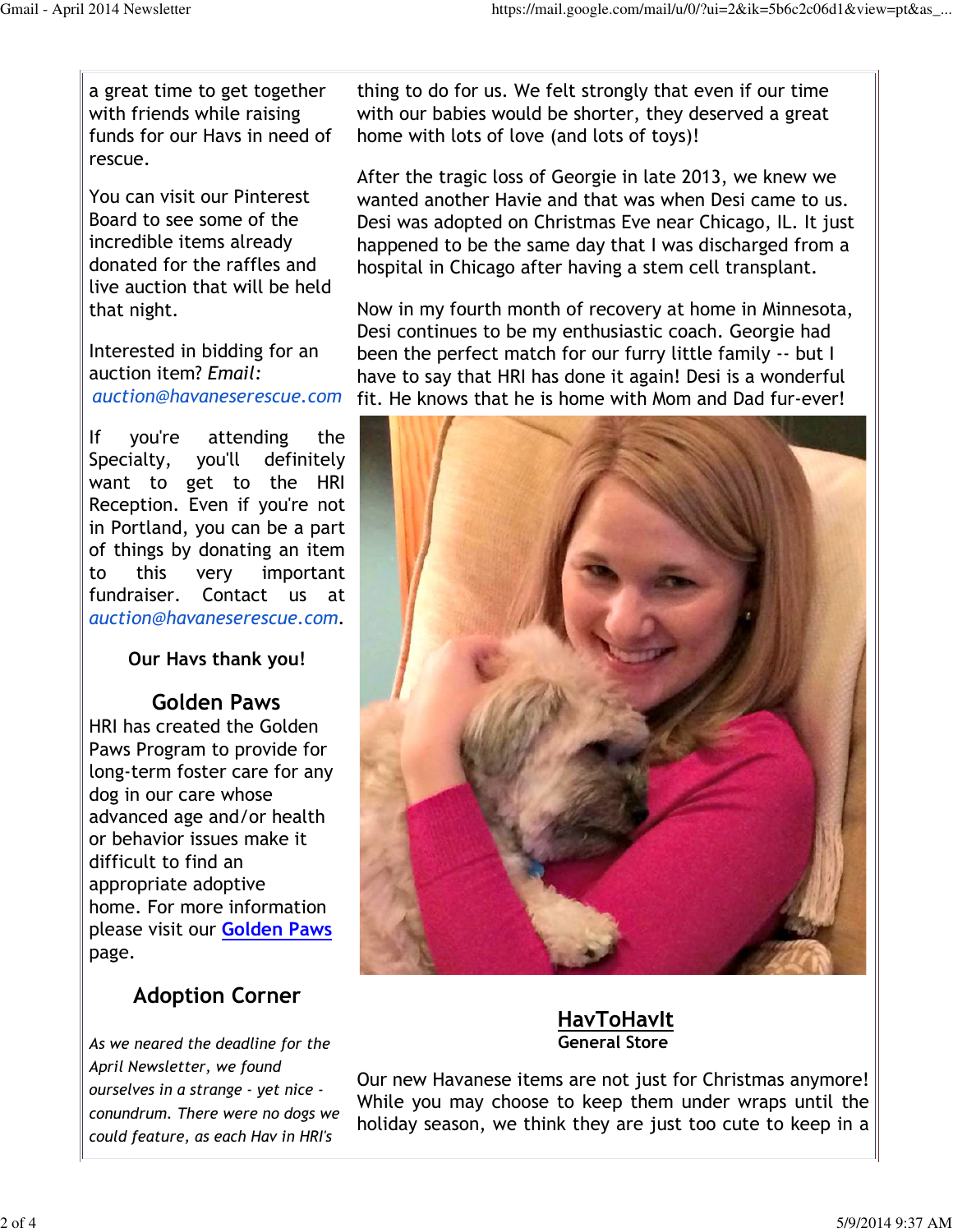

Havanese Rescue Inc

Harvard Business Services Inc. 16192 Coastal Highway Lewes, Delaware 19958-9776

Forward email